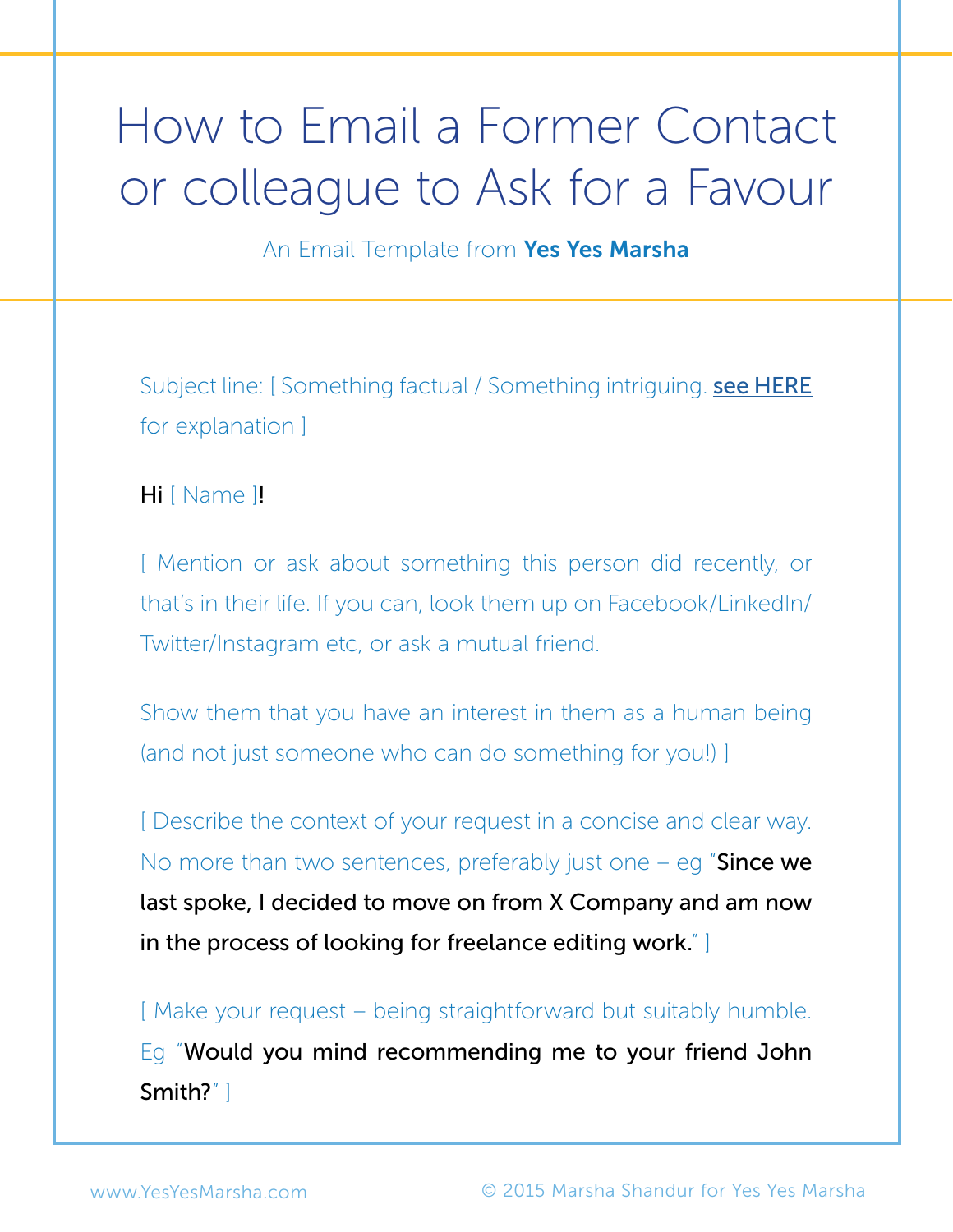$[$  Make it REALLY clear and REALLY easy to execute – eq  $\mathbb{I}'$  ve written a paragraph below, outlining my skills, experience and contact details, that you can copy and paste to him" ]

[ Put a VERY CLEAR call to action. What is the EXACT next step you'd like them to take. Is it to forward this email to their friend? To respond to your email saying something specific (eg "**I can call** you on Thursday"?) ]

[ If you've asked for a response on email, use the magic mind control sentence:

"If you have two mins to hit reply and let me know, that would be fantastic" ([see HERE](http://www.yesyesmarsha.com/mindcontrol)) ]

[ Put something warm that shows you (a) are aware of what they're doing (and not just sending the same identikit email to several people), and (b) will still like them if they don't do this for you. Eg "I saw on Twitter you're off to Cuba – have fun!" ]

[ Smile through your email ([see HERE](http://www.yesyesmarsha.com/mindcontrol)) ]

[ Your name ] [ Your email address ] [ Your phone number ] [ Your website (or the website you want them to look at), if applicable ]